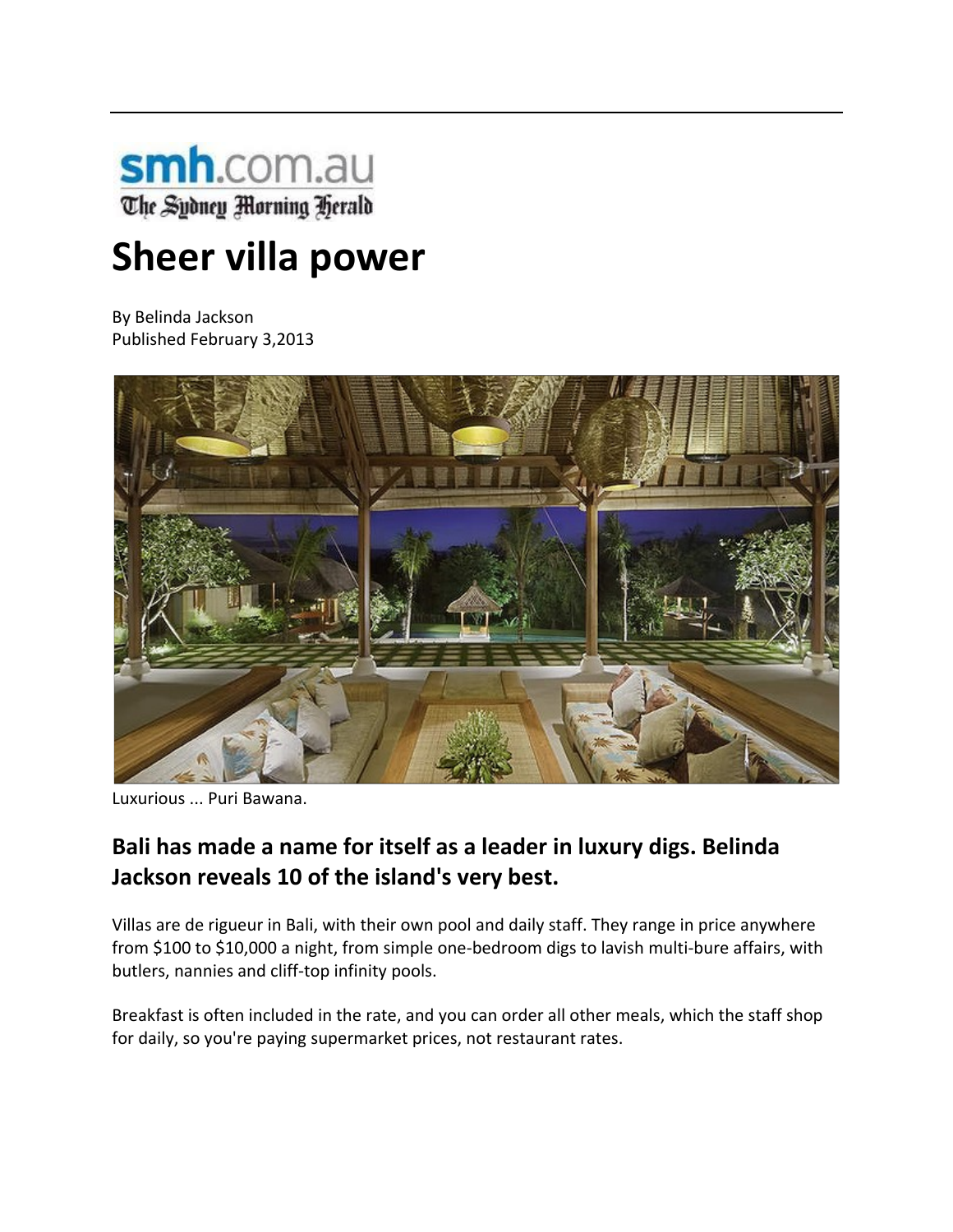

Every villa is different ... Villa Kubu.

There are two schools of design in Balinese villas: the all-white, super-contemporary architecture complete with aircon, beloved by Asian dollars, and the rustic indigenous joglos that have a strong European and Australian following.

Bali has plenty of single villas, usually owned by expats who rent them out when they're not using them, but there's also been a steady rise of villa complexes, particularly in the region north of Seminyak. Some are run as hotels, with spas and restaurants, others are more low‐key, with a small management team that services the villas each day and helps with basic queries. A word of warning, though: groups with just one child may miss the interaction with other families that hotel pools and kids' clubs can give.



Kitted out ... Villa Kakatua.

#### **1. Sentosa Villas, Seminyak**

Set at the bottom of Jalan Petitenget, Seminyak's most happening street, Sentosa's villas are glamorous and luxurious, as guests such as Olympic swimmer and Balinese royal in‐law Michael Klim can attest. The complex has more of a hotel vibe ‐ think breakfast being served beside the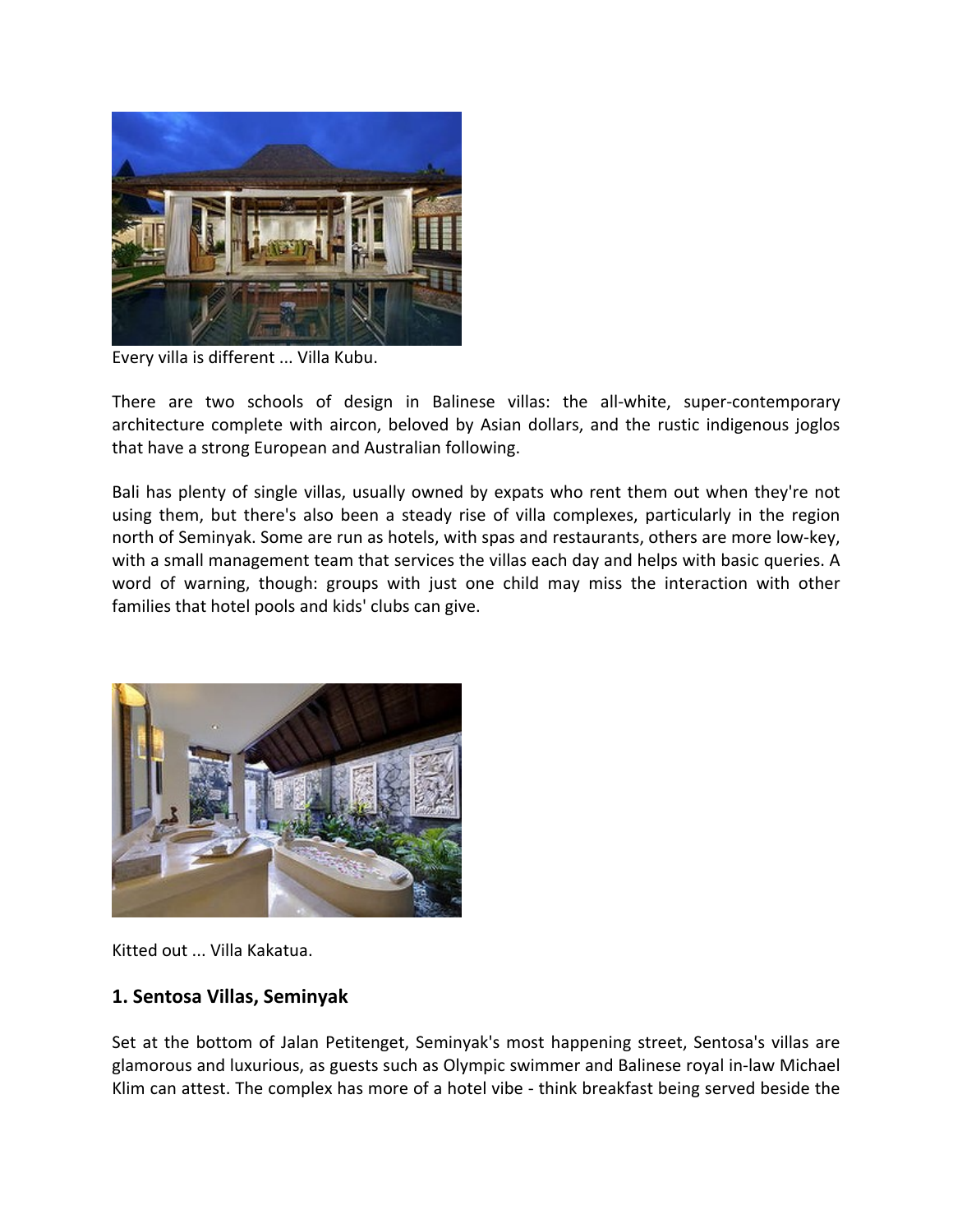main pool - and staff will whisk you around in electric golf buggies. The 45 villas range from one‐bedroom to the five‐bedroom presidential pool villa. With a contemporary design, the bedrooms, kitchen and living room pavilions encircle the pool, and all can be closed up to get the aircon blasting.

**In the neighbourhood** Potato Head Beach Club and W hotel, just across the road, for sundowners.

**Who's staying?** Celebrities and hipsters who need to be within five minutes of Bali's top restaurants.

**Costs** From \$US420 (\$405)/one bedroom, \$US550/two bedrooms. +62 361 737 676 , balisentosa.com.

#### **2. The Istana, Uluwatu**

The Istana has what money can't buy (permanently) on Bali any more: the most spectacular views over the southern tip of the island at oh‐so‐romantic Uluwatu. Designed in 2002, the Istana is still the benchmark villa in Bali. The five‐suite, two‐pool, super‐slick cliff‐top villa sleeps 10, with additional rooms for kids and domestic staff. Designed by the go-to man in the tropics, French architect Fredo Taffin, it's very, very private, luring celebs and exclusive weddings. Forget queuing at busy beach bars for sunset views, the villa's 26 staff are at hand to help you enjoy your own bar. It's five minutes' walk to the beach and five minutes' drive to the famed Uluwatu Temple.

**In the neighbourhood** Pura Luhur Uluwatu (temple) for the monkeys, Bulgari hotel and Alila Villas Uluwatu for cocktails and lunch.

**Who's staying?** A‐list wedding parties, Jakarta millionaires and serenity‐seeking statement makers who've done Seminyak strip.

**Costs** From \$2285 a night, minimum five nights. +62 361 737 498 , theistana.com.

# **3. Space Villas, Seminyak**

Space has one of the best addresses in town, on Jalan Drupadi (Drupadi Street), between Jalan Dhyana Pura and Jalan Laksmana, yet you'll never hear the roar of traffic or feel the crush of humanity. Set on a long, manicured gang (alleyway), Space's 11 chic villas comprise six two‐bed and five new one-bed villas aimed at couples, yet they're still airy and large, with a good-size pool, cabana and open‐air bathrooms. Villas can be interconnected, ideal for extended families. They are five minutes' walk from some of the island's best shopping and restaurants, and come with a dedicated butler to cook your breakfast in-villa each morning, and a driver. Totally geared up for foreigners and kids, expect pool gates, great concierge services and impeccable staff.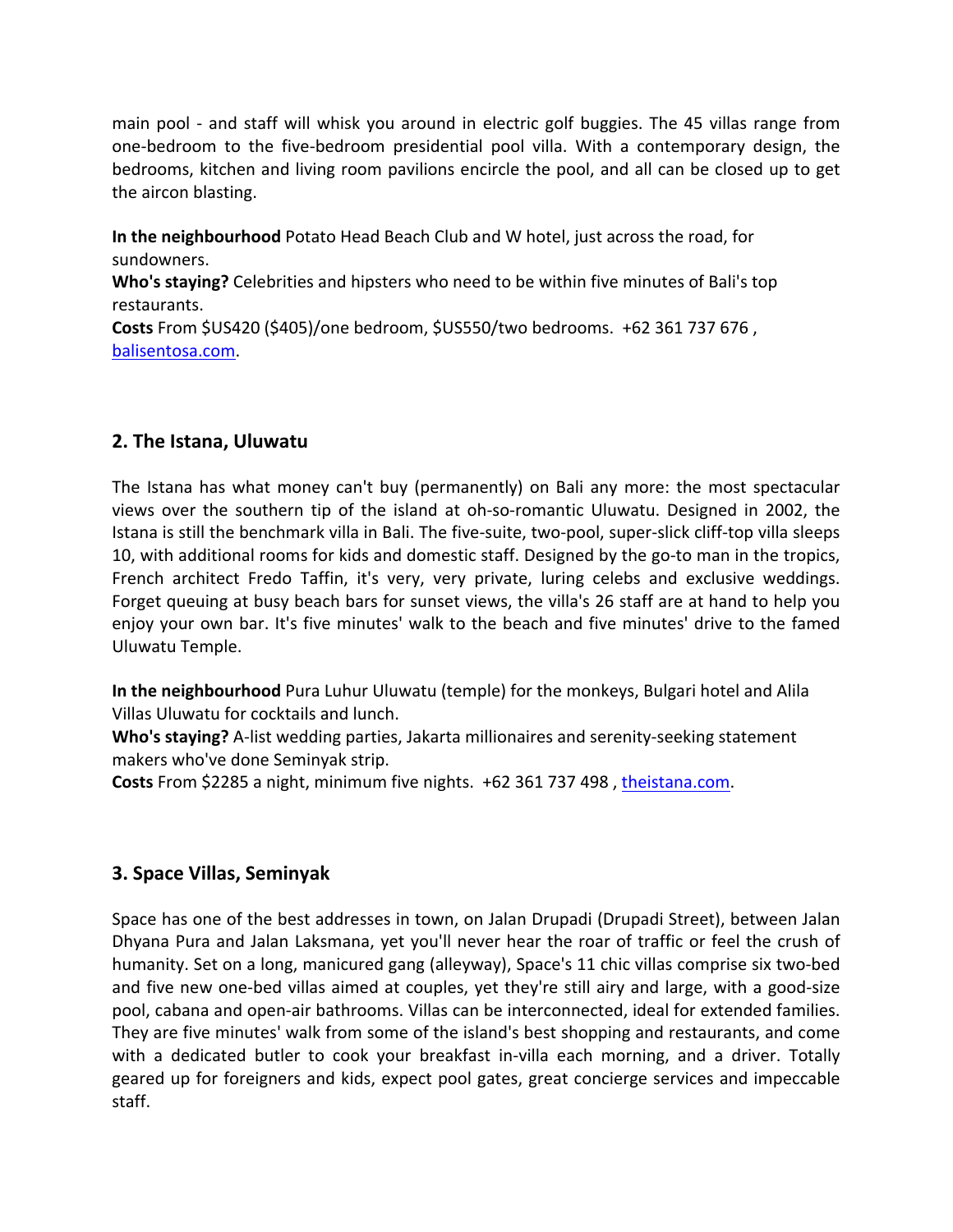**In the neighbourhood** Hot restaurants including Mamasan on nearby Jalan Raya Kerobokan, and a Jalan Oberoi's sensational, credit card‐loving boutiques.

**Who's staying?** Repeat visitors and couples with young babies who are snapping up the one‐ bed villas.

**Costs** From \$US385/two bedrooms and \$285/one bedroom a night. +62 361 731 100 , spaceatbali.com.

### **4. Puri Bawana, Canggu**

Surrounded by rice paddies, luxurious Puri Bawana still has its roots in the Balinese countryside. Set in the upcoming Canggu region, north of Seminyak, it comes with 12 staff including a notable chef and security. The layout is a little bit rock‐star, with manicured lawns, romantic day beds, a big media room/kids' den and nannies' rooms. Rates include entry to Bali's most exclusive private club, the nearby Canggu Club, for a spot of sport or to eat in one of its restaurants. Up‐and‐coming Echo Beach and the laid‐back Hotel Tugu are at the end of the road and Canggu is about 20 minutes from Seminyak, best described as "the Bali vibe without the clutter".

**In the neighbourhood** Hotel Tugu on the beachfront for dinner, drinks, yoga and cooking classes.

**Who's staying?** Need‐it‐all‐now groups who require space to accommodate their big entourages.

**Costs** From \$US1095 a night, minimum two nights. +62 361 737 498 , puribawana.com.

# **5. Atas Ombak, Oberoi**

Atas Ombak is a rare creature: a luxury villa with a 100‐metre swathe of beachfront just a heartbeat from bustling Seminyak. There are five bedrooms, each with a divine open-air bathroom, particularly the main suite's garden of lichen‐covered statues and outdoor showers. The property is dominated by an enormous bale with an army of soft sofas that look on to the pool and out to sea, where the local fishermen pull up their longboats during the spectacular sunsets. Set on 6000 square metres, the villa is in its own little world, with 25 staff on hand to ensure you won't go without.

**In the neighbourhood** Naughty Nuri's Warung for Anthony Bourdain‐rated martinis and Mozaic Beach Club for a dip and dinner, on Jalan Batu Belig.

**Who's staying?** Lavish, big‐scale entertainers and chic wedding parties looking for the perfect beach backdrop.

**Costs** From \$1925, minimum five nights. +62 361 737 498 , atasombak.com.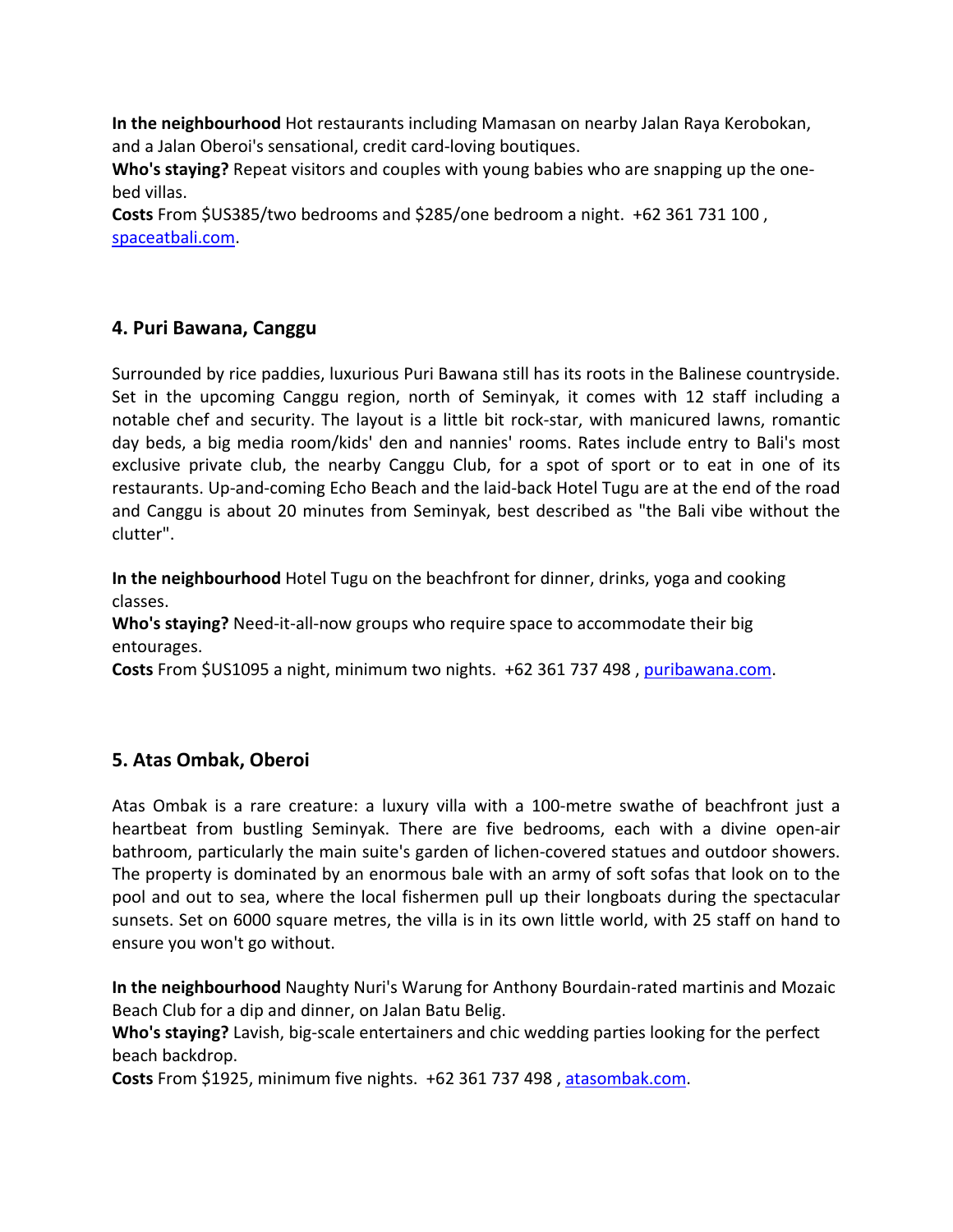#### **6. Kubu Villas, Seminyak**

Kubu Villas have been on the scene since 1999, and are well established on prime real estate in the centre of Seminyak. Yet there's not a hint of traffic and, yes, you will hear roosters crowing as you take a morning bath amid the palms and ferns. There are 15 villas in the complex, from one to three bedrooms, serviced by knowledgeable staff and excellent drivers. Designed by the Australian owner, every villa is different, but all include a swimming pool, tropical gardens, open‐air joglos as the living space and thatch‐roof bales. The rate includes airport transfers, daily breakfast, wi‐fi and shuttles to Seminyak.

**In the neighbourhood** Upcoming boutique strip Jalan Kunti, home to Word of Mouth for fashion and fashionable lunch.

**Who's staying?** Families and older couples who like Kubu's sense of security and convenience. **Costs** From \$US245, one bedroom, minimum two nights. Ask about the stay‐four/pay‐three deals until March 15. +62 361 738 905 , villakubu.com.

#### **7. Villa Kakatua & Vila Kedidi, Canggu**

Two sisters, these are standalone villas in the rural Umalas area, just 15 minutes north of Seminyak. They're a short walk down the street from Echo Beach and have been designed for families ‐ we're talking permanent pool fences and rates easily comparable with booking a swag of hotel rooms. Villa Kakatua has four bedrooms that can sleep up to 10 (one room is a quad), and you can join up with the three‐bedroom Kedidi for a seven‐bedroom extravaganza that sleeps 16. Both have open living and dining pavilions and bales by the pool, and are kitted out with cots and high-chairs, with car seats available for hire. The staff are shared between the two villas, including a villa manager as your go-to person, three cooks, three housekeepers and 24‐hour security, with babysitters and masseurs lurking to lend a hand.

**In the neighbourhood** Jalan Pantai Berawa for affordable neighbourhood restaurants, from Japanese to Italian, patronised by expats.

**Who's staying?** Groups of two families with school‐aged kids who still want to shut the doors on each other at the end of the night.

**Costs** Villa Kakatua costs from \$US458 a night, minimum two nights. +62 361 737 498 , villakakatua.com. Villa Kedidi costs from \$US348, minimum two nights. +62 361 737 498 , villakedidi.com.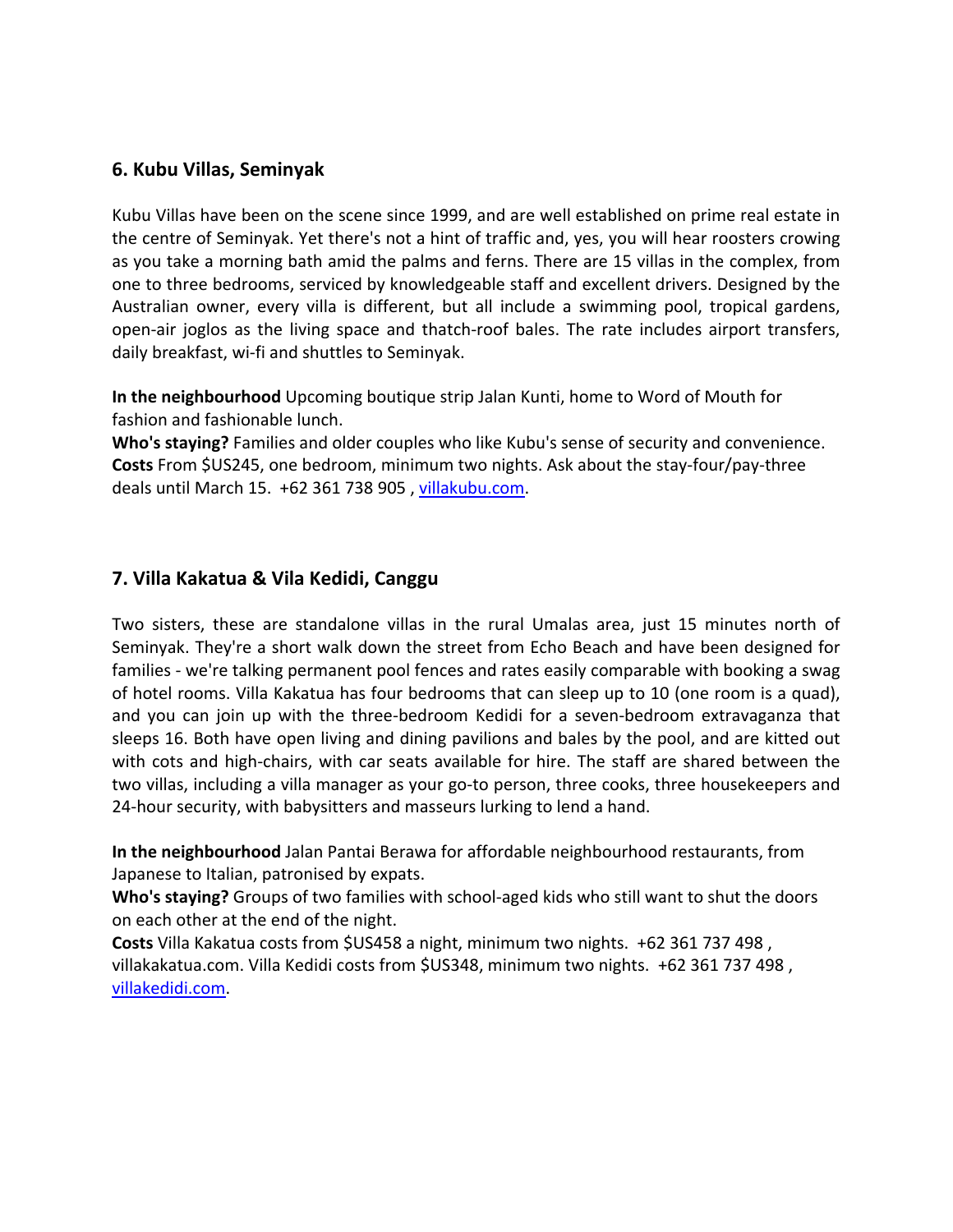#### **8. Villa Sungai, Tabanan**

Leave the mania of the Kuta bottleneck behind for Cepaka, a small village in the Tabanan district. Villa Sungai is a single, private villa designed with an eye on the fabulous, from the white-washed teak to Kartell and Philippe Starck statement pieces. Surrounded by village temples, Cepaka is still only a quick sprint from Seminyak. Sleeping up to six adults in three bedrooms, the life of this sophisticated villa is the living pavilion, which faces the 18‐metre infinity pool overlooking the Agung River. Next door, Sungai Gold is the newer couples' residence, with two identical master suites, so nobody draws the short straw. Price includes airport transfers, evening canapes, 24‐hour butler services, and a car and driver.

**In the neighbourhood** Tanah Lot to the south and Bali's beautiful rice terraces to the north. **Who's staying?** Lovers of haute design and Balinese culture, big media names. **Costs** From \$1000 a night. +61 (0) 410 324 535 , bali‐villasungai.com.

#### **9. The Orchard House, Seminyak**

The Orchard family's Bali home for more than a decade, this four‐bedroom villa, with another one‐bed garden bungalow, is in downtown Seminyak, yet still includes massive lawns and a pool. You won't find another villa like it in Bali ‐ the artwork, books, antique rugs and furniture were carefully chosen by Charles Orchard, a renowned furniture and interior designer, yet it's still very kid-friendly, with chic bunk beds and toys, from karaoke to dress-ups. A little gang connects you to the Orchards' inspiring interiors shop.

**In the neighbourhood** Jalan Raya Seminyak for homewares and fashion, Seminyak beach and SOS Supper Club.

**Who's staying?** Design‐savvy multi‐generational families who each like their privacy. **Costs** From \$US825 a night, minimum two nights (low‐season promotion). +62 361 737 498 , theorchardhousebali.com.

#### **10. Sungai Tinggi, Canggu**

Built for house parties, the living pavilion of this beachfront villa in Canggu is designed as a traditional Balinese wantilan, or meeting hall, overlooking the 18‐metre pool and south‐ western Bali's rugged, black‐sand beaches. The villa displays beautiful fabrics and artworks collected by its Australian owners. There are four bedrooms plus two studies that can accommodate 10 at a pinch, though it can be booked as a four‐, three‐ or two‐bedroom villa, all with exclusive use. The trick to staying in Canggu is to plan your days to either be in town lunching and shopping, or staying around the villa, lolling by the pool or catching a few waves.